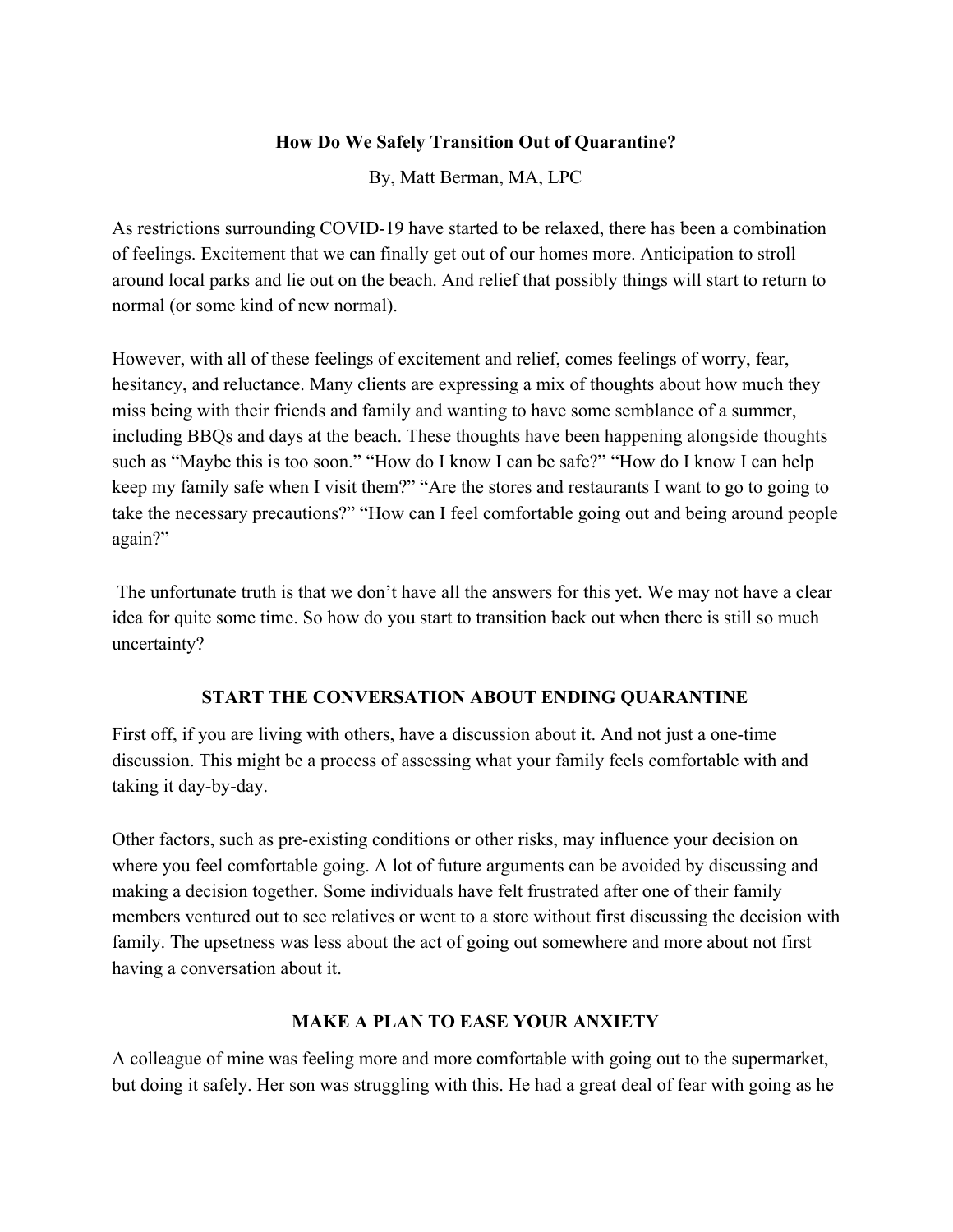hadn't ventured out much since the start of the quarantine. She sat down with him and had a conversation about making sure they chose a store that appeared to be taking the right precautions where they would feel the most comfortable.

Despite his continued fear about this, she supported him, but also challenged him saying ,"We got this. We are going to do this safely, and we'll be ok." They went out together to the local supermarket and entered the store. They agreed not to stay long and would just get some essentials. He found that he felt less worried than he thought once they were in there and even stayed for longer! This was the first step in helping him feel safer when going out.

After coming to an agreement with the members of your household that it feels like the right time to start getting out more often or going to some more places that have reopened, make a list.

This can be a list of a few places you'd like to start going to that you have felt uncomfortable with previously. Maybe, you haven't felt comfortable going into the supermarket and have been doing delivery since the quarantine started. Give yourself realistic expectations for this. Choose a time that might be less busy. Give yourself a time limit for how long you think you will feel comfortable. This might be a plan to only get a few essentials for the first trip and leaving after no more than 20 minutes. The second time you go, you might feel comfortable to push it a little longer. Maybe, you have been wanting to feel more comfortable seeing your relatives. Perhaps a first step could be simply saying "hi" from the driveway.

## **I WANT TO FEEL READY NOW!**

Some of you reading this may be saying "This seems like a really slow process. I've been ready to start doing these things for a while now."

You're right! It has felt like forever and I know a lot of us are ready to start getting back out there and seeing people. But we need to make sure we are smart about it and following the recommendations by the CDC. This will most likely mean continuing to wear face coverings, keeping distance from others, and keeping most activities outdoors. And this might mean that we will have to wait longer before being around loved ones who have pre-existing conditions.

I know how to diagnose and treat a multitude of mental health issues (and I can cook a mean chicken parm), but I'm not an expert in this area, which is why I'm going to follow the recommendations by the experts in this area, medical professionals, and guidelines set forth by the CDC.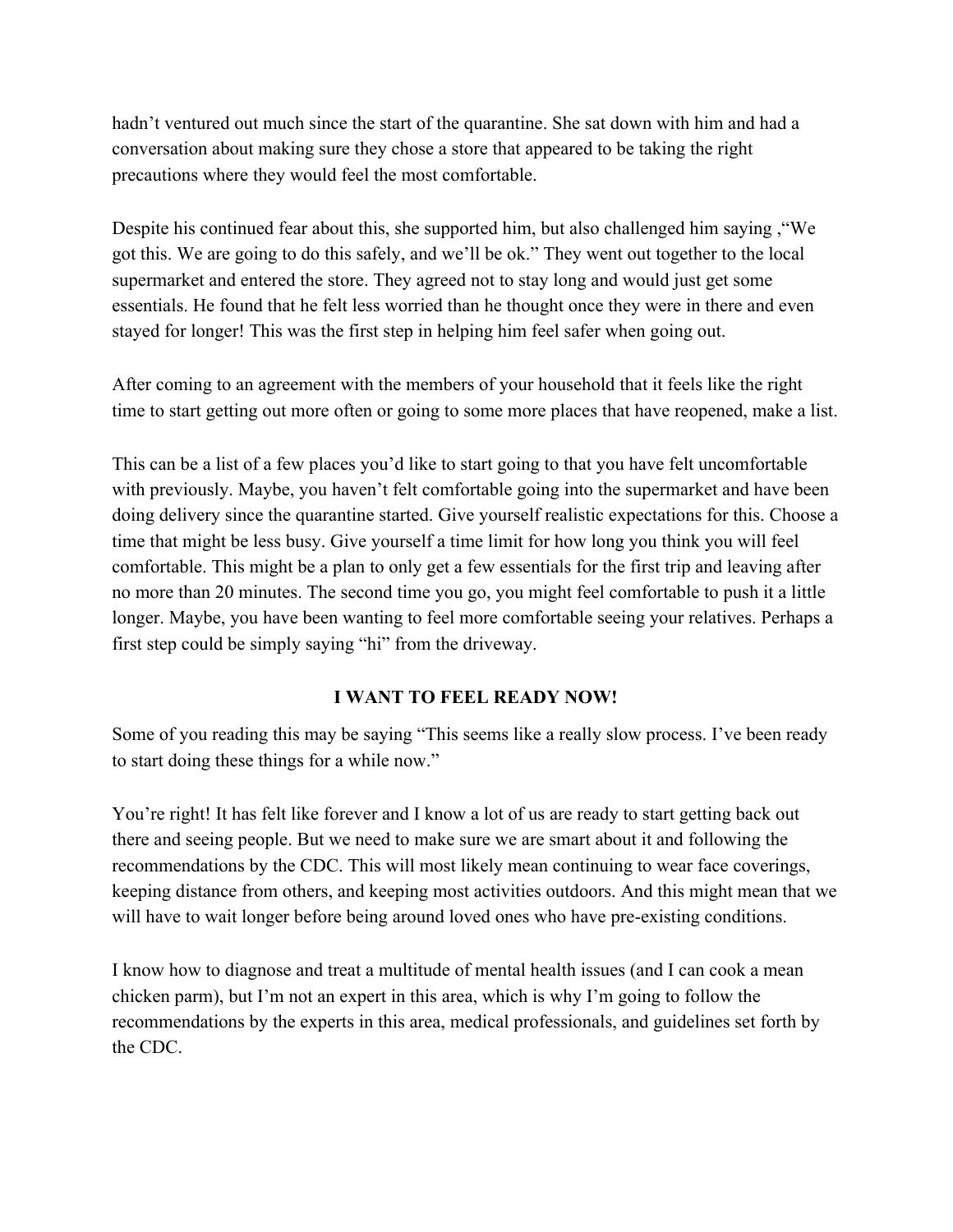Even when I'm feeling frustrated that I can't yet get a haircut or go to a movie theater, the health of others and my family are far more important.

## **MAYBE IT IS TOO SOON TO END QUARANTINE…**

Others reading this might be thinking, "Pump the brakes! This is way too soon to start going to the beach, going to stores more often, or visiting loved ones."

You might be right! The reality is that we really don't know if things are reopening too soon. Numbers of COVID-19 cases are still high and there won't be a vaccine for what looks to be quite a long time. That's okay! Do what you feel most comfortable with right now for you and your family. This might be a good time to start working on some techniques and skills for when you are feeling more ready to get out more often. Perhaps you are working at a job that is starting to transition back to working in the office and you want to better prepare yourself for that time.

When our brain perceives a threat, whether it's right in front of us or invisible like the coronavirus, our body kicks into "fight or flight" mode. This is our mind and body's way of surviving and keeping us on high alert. However, this can be dialed up too high and not allow us to make good decisions and can get in the way of us living our lives.

So how do you "turn the dial down" from 11, as they say in *Spinal Tap?*

Start with some relaxation techniques. These can run the gamut of slow deep breathing exercises, progressive muscle relaxation, or guided imagery. Other options might include practicing yoga, baking, exercise, writing, and other activities that will bring your stress level down.

When you are feeling more ready to start transitioning out of quarantine, you will feel more equipped to manage your anxiety.

# **HOW TO MOVE FORWARD AND PRIORITIZE YOUR MENTAL HEALTH**

We've never faced something like this before. We don't have all the answers on when and how we start to transition back to "normal life," whatever that new normal will look like.

There is no doubt that the coronavirus and being quarantined may have lasting effects on our mental health. However, feeling more equipped to manage our stress and anxiety can limit its impact.